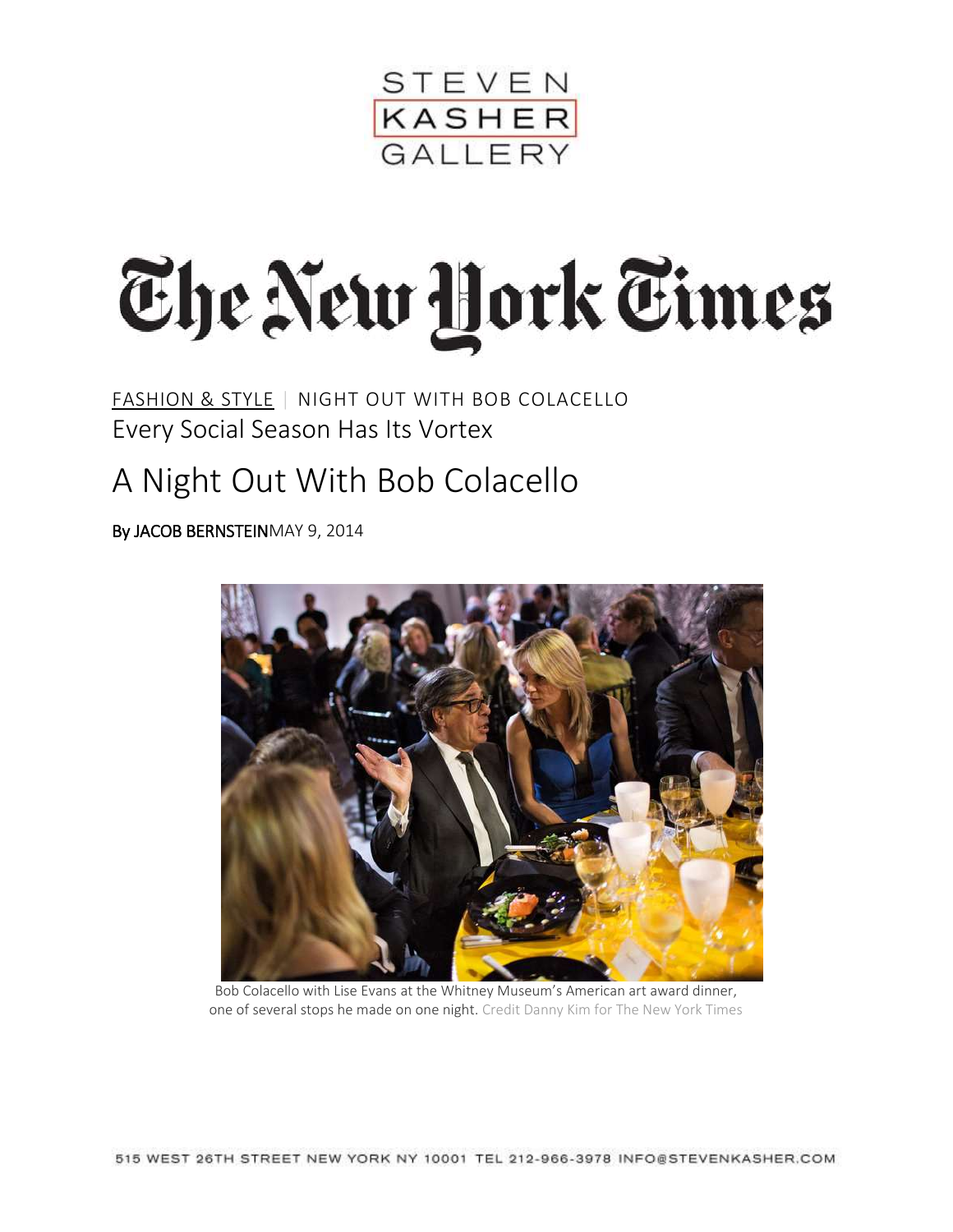

Bob Colacello has a saying, whenever he is asked about his sexuality: "I believe in going out, not coming out." And that is just what the Vanity Fair special correspondent and one of the city's most photographed party animals did Wednesday night.

The first stop was a cocktail party at the Monkey Bar for the movie producer Jerry Bruckheimer and his new book, "When Lightning Strikes: Four Decades of Filmmaking." Up walked Peggy Siegal, the movie screenings queen, bringing along Gugu Mbatha-Raw, the star of the new movie "Belle."

Mr. Colacello admitted to the young actress that he had not seen it. Nor, for that matter, almost any of Mr. Bruckheimer's enormous action movies.

"Last year I went to the Vanity Fair Oscar party and Ed Ruscha said to me, 'Do you see any movies?' " Mr. Colacello recalled. "I said, 'I saw the Diana Vreeland documentary.' But I think the dialogue is better at New York dinner parties."

Soon after, Shelley Wanger, an editor at Knopf, walked down the stairs. Mr. Colacello gave her a kiss and thanked her for her help republishing his Warhol biography, "Holy Terror," earlier this year.

He ran into Princess Firyal of Jordan, who wanted to know what happened to her invitation to his annual birthday party. (Mr. Colacello turned 67 on Thursday.) He explained that she hadn't been snubbed, but that he and his usual co-hosts, Aby Rosen and Samantha Boardman, decided to cancel it. The reason? "There's too many events this week," he said. "It's been a bit much."

This social season has been particularly busy for Mr. Colacello, hosting no fewer than four benefits, including the Pioneer Works gala last Sunday, which raised \$750,000, and the Fabergé Big Egg Hunt auction at Sotheby's. And now, having his 1,164th photo taken for [PatrickMcMullan.com](http://patrickmcmullan.com/), he was due downtown to yet another gala: the Whitney Museum's American Art Award dinner, for which he was an honorary co-chair.

Never mind that there's a book he should be writing (a follow-up to "Ronnie and Nancy," his 2004 biography of the Reagans) and an auction of his art and memorabilia (much of it from the Warhol era) he's planning for Paddle8. Mr. Colacello headed for the exit, climbed into a town car he borrowed from Ms. Siegal and zipped down to the Whitney gala at Highline Stages.

The walls were covered in tinfoil ("like at the Factory," he noted) and art-world luminaries were everywhere, including Jane Holzer, Lisa Yuskavage and Dorothy Lichtenstein. Mr. Colacello took his seat between Vito Schnabel and the Whitney trustee Lise Evans, but he didn't stay down for long.